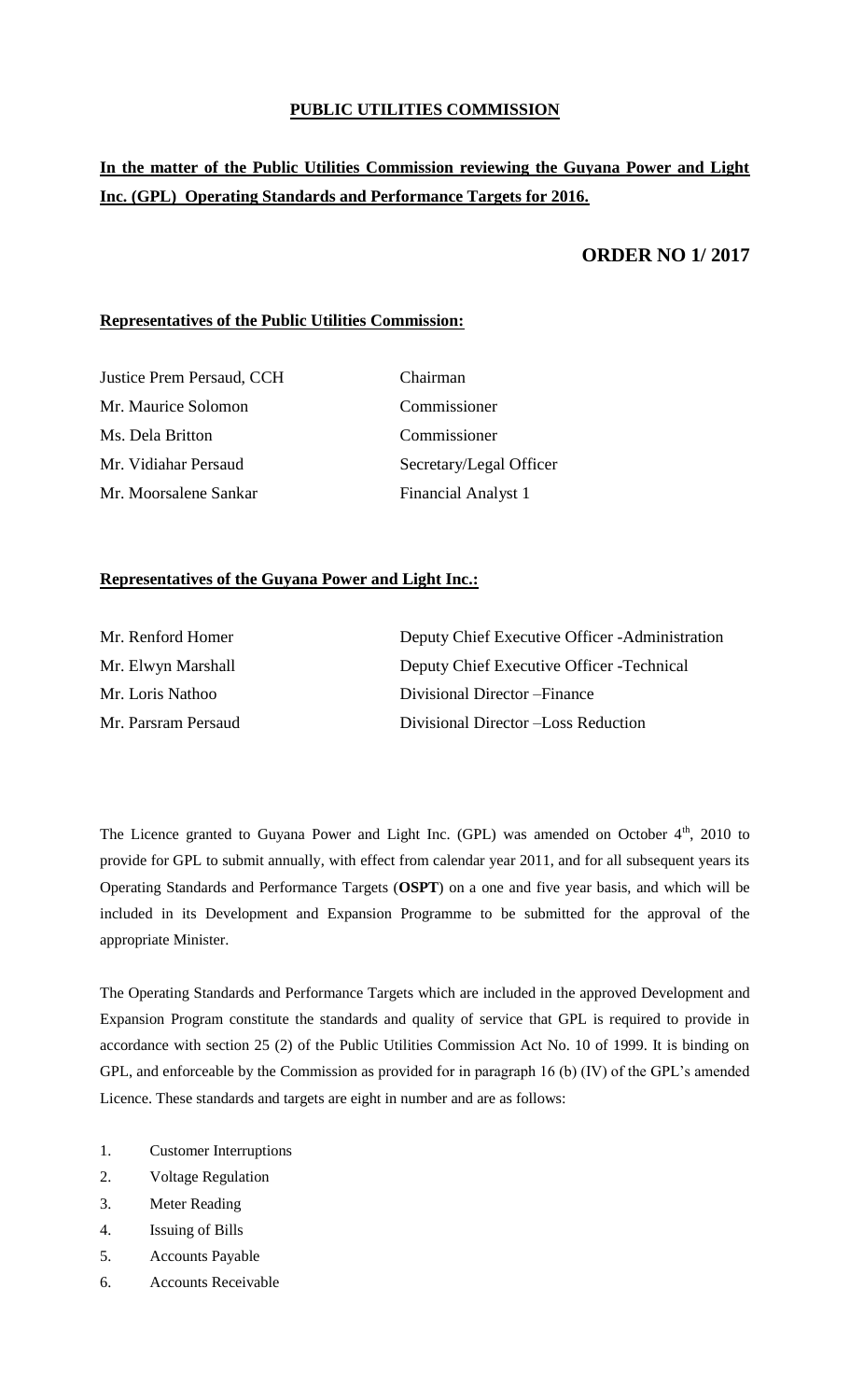- 7. System Losses and
- 8. Average Availability

Provision has been made that by March  $30<sup>th</sup>$  in each year commencing from the year 2012, the PUC shall review GPL's performance for the previous calendar year with respect to the OSPT for such year and shall determine whether GPL has failed to achieve and /or reach the targets, and if there is failure in any of the targets what was the impact of such failures on the consumer and on the company.

Should the Commission find that the Licencee has failed to meet its Operating Standards and/or Performance Targets as provided for in subparagraph (a), it may impose monetary penalties on the company in an amount not to exceed **25%** of the total value of the dividends payable to the company's shareholder(s) for such calendar year in accordance with the Licencee and applicable law.

In determining the amount of any penalty to be imposed within the parameters set forth in subparagraph (b), the Commission shall take into account the extent to which the company has failed to meet its Operating Standards or Performance Targets and the impact of any such failure(s) upon the its Customers.

On March  $27<sup>th</sup>$  2017 the Commission held a public hearing at Cara Lodge, Quamina Street, Georgetown. The object of the hearing was to afford GPL an opportunity to inform whether the standards for 2016 were achieved and if not, why not.

**We herein set out what are the standards and targets with explanations by GPL for the Standards achieved and not achieved.**

# **1. CUSTOMER INTERRUPTIONS:**

# **(a) System Average Interruption Frequency Index: (SAIFI)**

The intent of this standard is to limit the average number of outages a consumer would have received during the year to no more than 75.

The average number of outages a consumer experienced in 2016 was 118. The standard was not met. The explanations offered by GPL for this failure are:

- That the submarine cable that transferred power from the Vreed En Hoop power station to the Demerara interconnected system malfunctioned resulting in approximately 16 megawatts of power being lost to the Demerara system. The loss of power resulted in the company operating without reserve capacity in the Demerara Interconnected System and forced the company to revert to older stations that are not always reliable. Failure therefore of any one station would result in a shortfall of power to the service area resulting in temporary load shedding.
- Feeder trips GPL had reported that should the protective device detect a fault in the transmission network it would trip the system. The standard practice is to wait for ten minutes and if there is no report of a fault, the system would be re-energized. These transient trips increased the number of outages albeit for short periods. It was explained that the company is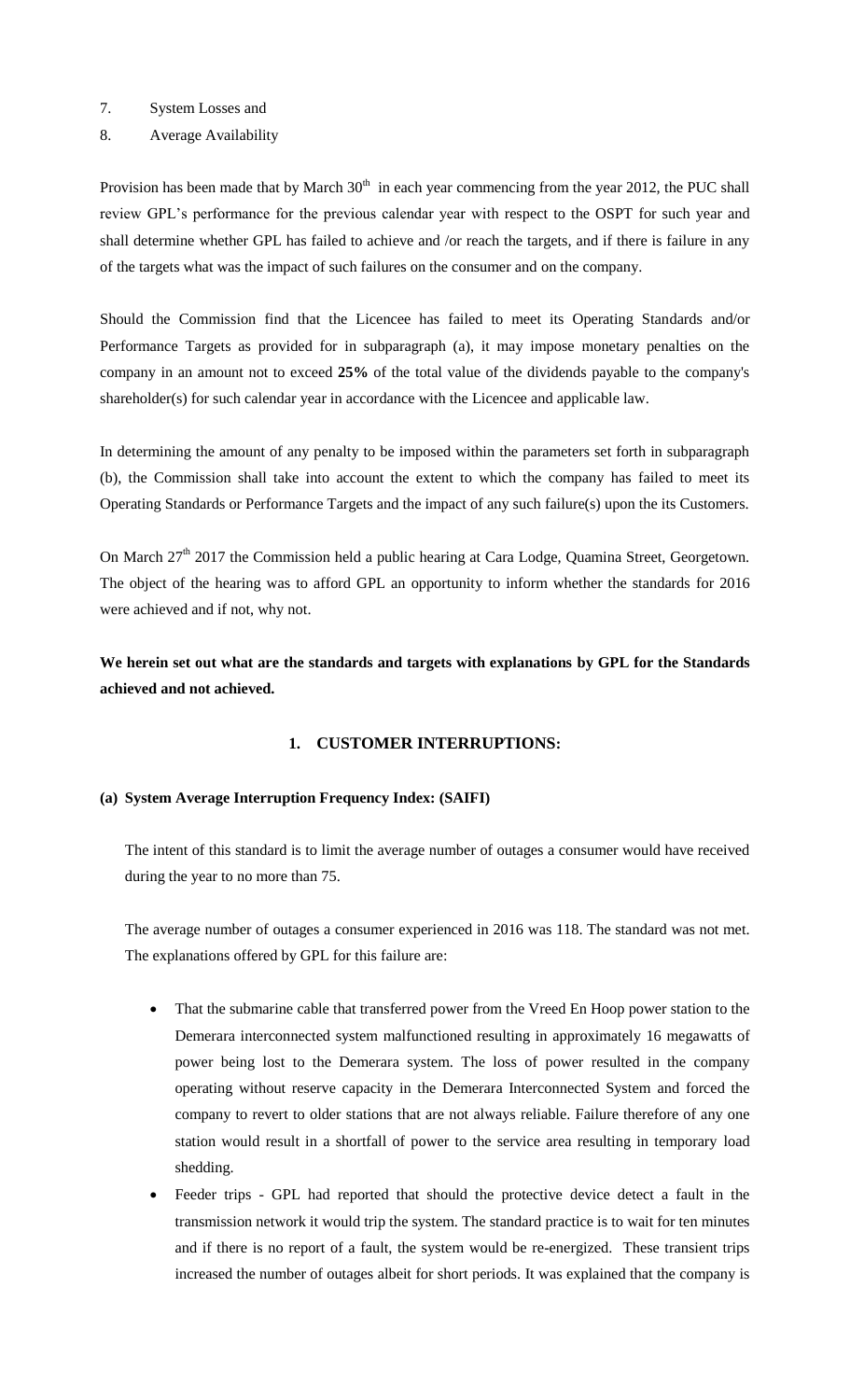in the process of upgrading its lines with technologies that would ameliorate albeit for shorter periods, trips on the lines.

### **(b) System Average Interruption Duration Index (SAIDI)**

The intent of this standard is to limit the average duration of outages that a consumer would have received during the year to no more than 90 hours. The average duration experienced by consumers during the year was 125.8 hours.

The company's explanation in not meeting this target was the same for not attaining SAIFI; namely that the loss of power as a result of the Demerara River cable failure that resulted in the loss of 13 megawatts of power meant longer period of outages when there was a generation failure in the Demerara system. As already mentioned the company operated without any reserve capacity during this period.

# **2. VOLTAGE REGULATIONS:**

(a) Part 1 of the standard states:

"GPL shall seek to maintain in stable conditions, voltages of  $\pm$  5% of the nominal voltage and  $\pm$  10% following a system disturbance".

The company has maintained from the inception that it would be difficult to monitor and report on the voltage supplied to each customer. This standard as in previous years was not measured.

It was however stated that when the planned program for the installation of AMI meters is completed country wide, the company would be able to randomly access data from the registry of these meters that would inform on voltage fluctuations. The information provided from these random samples should inform whether the company is delivering a quality of voltage consistent with the standard.

Part 2 of the standard requires:

"GPL to complete 100% of customer voltage complaints due to network reconfigurations, vegetation upgrade of lines, additional transformer, etc. in no more than 30 days. GPL has reported that this target was marginally not met.

It was explained that at times the job may require extensive network reconfiguration and there may be problems with material availability resulting in a temporary postponement until the materials are sourced.

Sometimes addressing a voltage problem may require a feeder line to be de-energized that will result in load shedding to consumers supplied with electricity from the said line. In some instances the company may postpone the job until such time as maintenance is due on the line. The voltage complaint is then addressed when maintenance work on the line commences.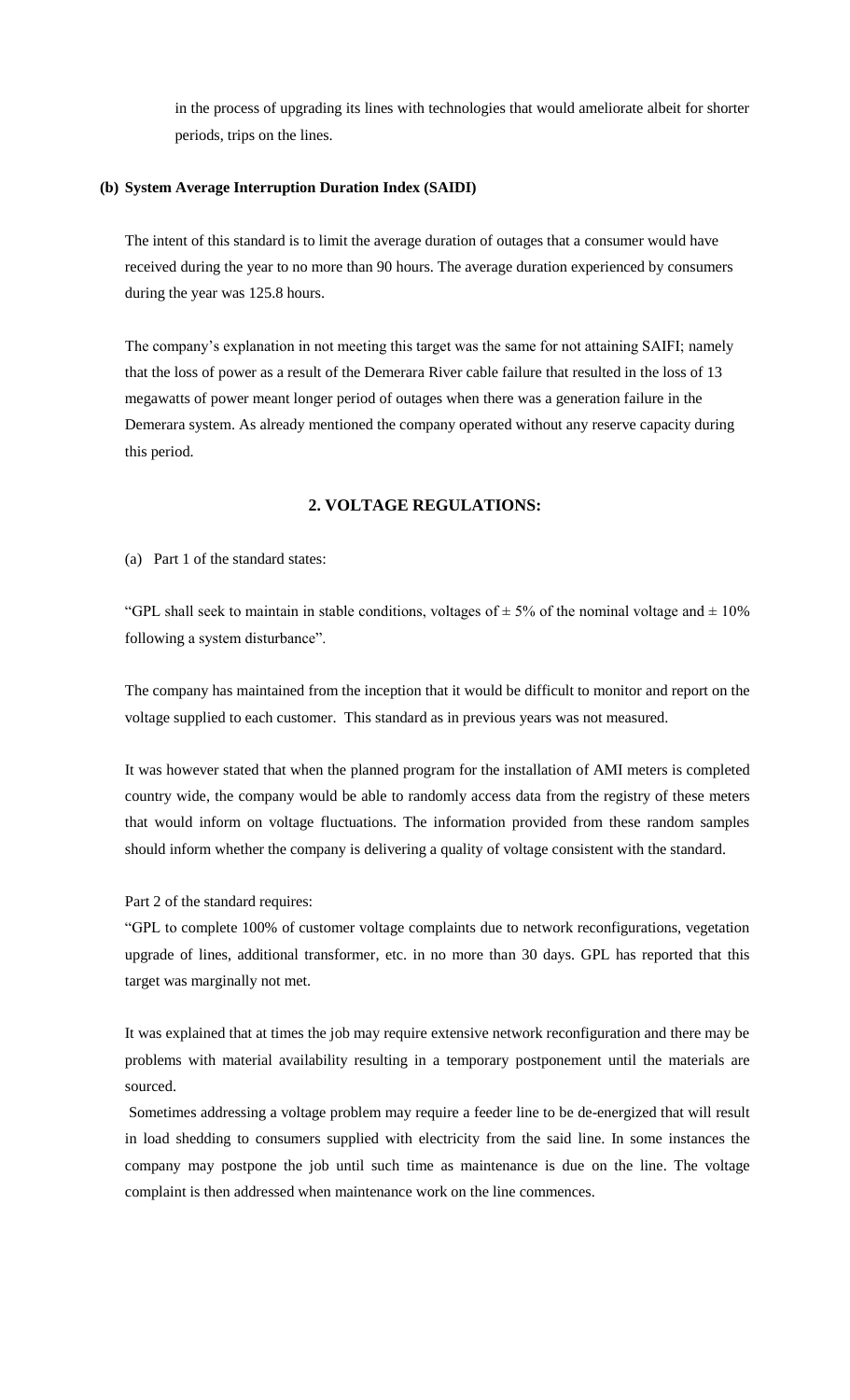# **3. METER READING:**

This standard is aimed at reducing the number of annual estimated billings based on actual meter readings. For 2016 GPL was required to read 97% of maximum demand consumers and 90% of non‐maximum demand consumers.

The standard with respect to both was not achieved. For non-maximum demand consumers, 94 % of the bills were read; and for maximum demand consumers, 88 % of the bills were read.

GPL's explanations in not meeting the operating standard with respect to non-maximum demand consumers were:

- Failure to have access to the premises.
- Changes in personal lifestyles. The proliferation of housing schemes throughout the country coupled with the fact that very often no one is at home during the day when the meter readers visit make it difficult to have access to the meters.

The company has indicated that it has introduced a number of measures to overcome these difficulties. However these measures have, to date, not met with the company's expectations.

GPL's explanation in not meeting the operating standard with respect to its maximum demand consumers were the occasional failures by the hand held devices to read the data stored in some of the meters. The company has attributed two reasons for this. The first is that the hand held device with radio frequencies to communicate with the meter was unable to access some of the data that sit in the registry of the meter and the second is that the meter itself may be defective.

It is the policy of the company that when there is a failure to read, the modules are changed and if the failure persists, then the meter itself is changed. It is this policy GPL, posited, that has led to an improvement of the percentage of meters read over the previous year. The company noted that a shortage of meters during the year had frustrated the process and had it not been for that the standard would have been achieved.

# **4. ISSUING OF BILLS:**

GPL is required to issue maximum demand bills within 7 (seven) days after the reading of the customer's meter and within 10 (ten) days after the reading of non-maximum demand meters. GPL reported that on average maximum demand bills were issued within 5 days after the meters were read and non-maximum bills within 8 days after the meter was read. The standard with respect to both was therefore met.

# **5. ACCOUNTS PAYABLE:**

**T**his standard commits GPL to settle in full with its creditors within 26 days.

GPL reported that it took on average 25 days to settle its indebtedness with its creditors. The standard was therefore achieved.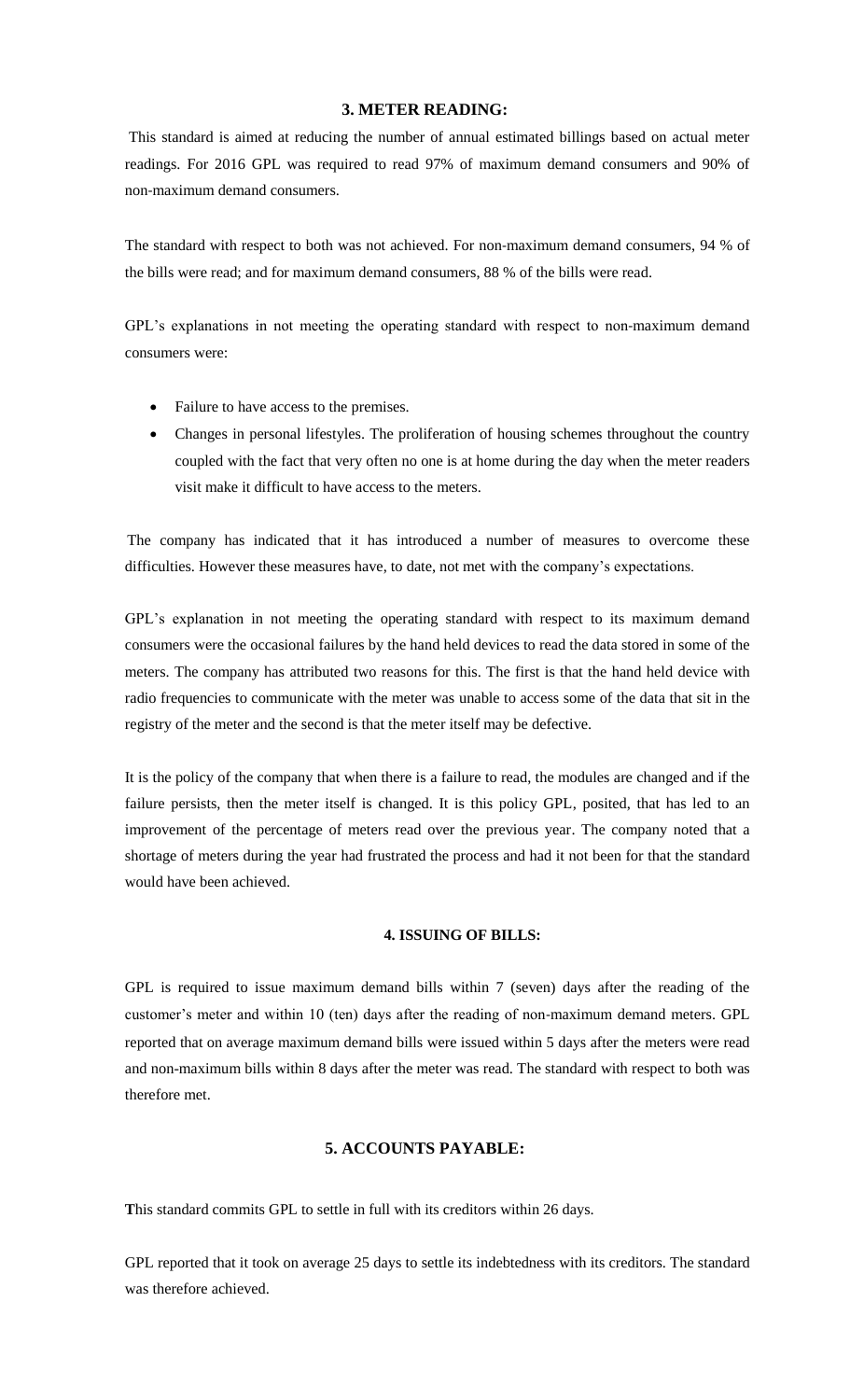### **6. Accounts Receivable:**

This standard commits GPL to a 30 days cash collection cycle.

GPL reported that its average cash collection cycle was 37 days. This standard was therefore not met. GPL however maintained that their collection cycle has improved over the previous year as a result of the efficient dispatch of bills to consumers and more timely payments by customers that were traditionally in default. It noted however that there continues to be issues with payments from the neighbourhood Democratic Council with respect to Street Lighting and the Municipality of the Mayor and City Council.

It was conceded by the company that the Standard would be very challenging to attain since the company gives a twenty one days credit period and a further seven days grace period before taking such action to enforce compliance.

#### **7. System Losses:**

The standard sets system losses at 28.6% of dispatched power for 2016.

For the reporting period GPL has stated that the system losses were 29.2% of dispatched power. The standard was therefore not met. The explanations offered by the company in not meeting the standard were the closure of the Loss Reduction Division for approximately three months at the insistence of the shareholder to facilitate an investigation of the Division. It was noted that during this period there were no activities by the company in the continuance of investigations undertaken by the Division. A shortage of meters to complement the work of the Loss Reduction Division was given as a secondary reason resulting in the target not being achieved.

#### **8. Average Availability:**

For 2016 GPL was required to achieve an average availability of 80%. The company reported that average availability was 84%. The standard was therefore met.

# **PUC's REVIEW OF STANDARDS NOT ACHIEVED**

#### **(1) Customer Interruption:**

The performance of the company with respect to both indicies deteriorated significantly when compared to the previous year. This no doubt would have been distressing to consumers. In reviewing the performance of this standard the Commission considered whether the failure of the cable to deliver electricity from the Vreed-en-Hoop power station constituted a force majeure and whether redundancy should have been in place for such eventualities. We feel that the latter, though ideal, may have been too costly to the company at this time. We do, however, wish to place on record our disapproval of the time taken by the company to have the cable fully functional.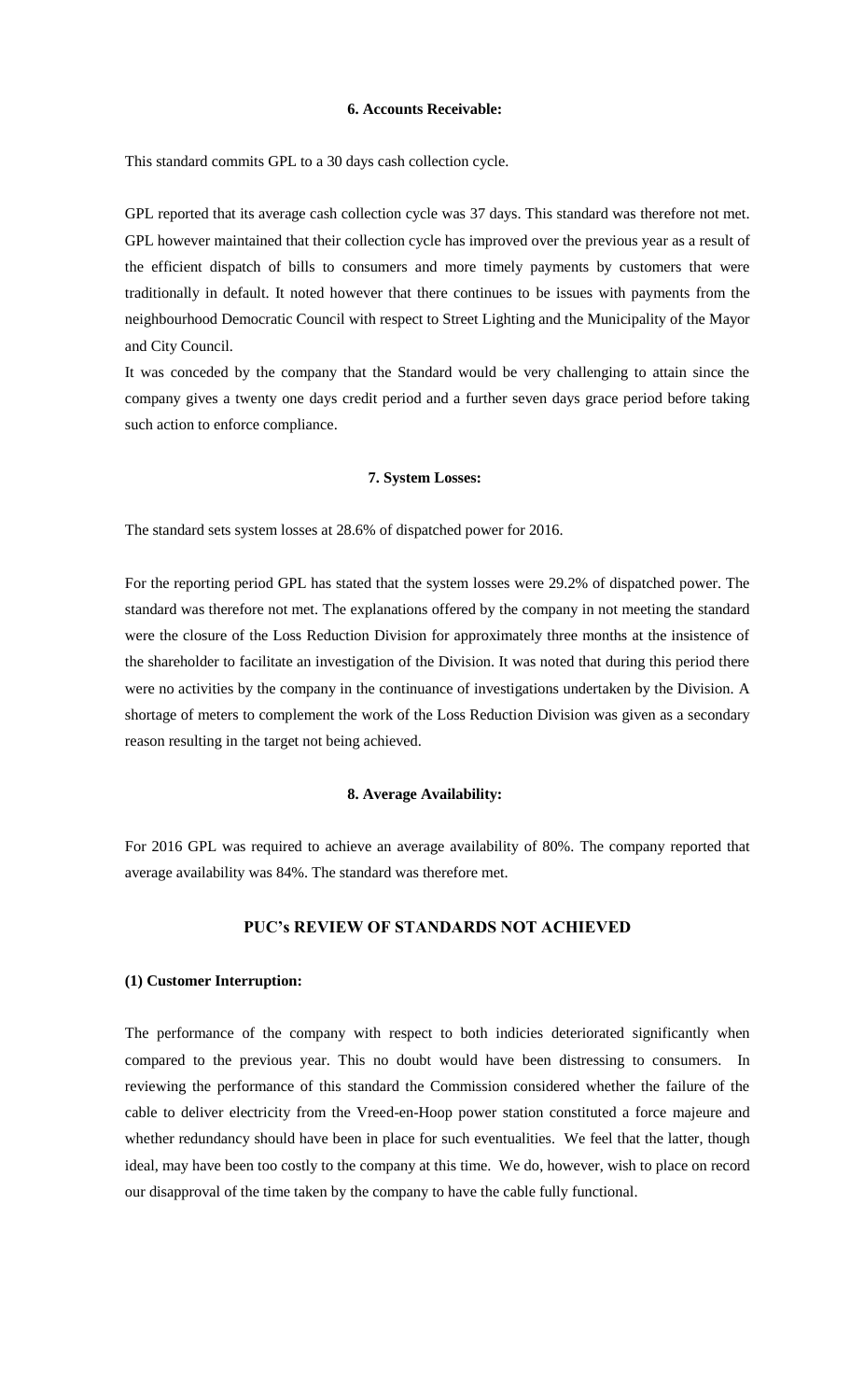### **(2) Voltage Regulation:**

We have noted the company's reasons for marginally not meeting the stipulated timeline with respect to voltage complaints. We will however suggest that the company refrain from commencing a job unless it is certain that it has all of the materials on hand. Overall, we believe the inconvenience suffered by the consumers to be marginal.

### **(3) Meter Reading:**

#### (a) **Non Maximum Demand Consumers:**

In reviewing the standard set for the meter reading of non maximum demand consumers the Commission found the company's performance to be satisfactory, and noted the reasons for the company not attaining the standard as acceptable.

## (b) **Maximum Demand Consumers:**

The company's failure to meet the standard and the reasons given for the failure were noted. GPL has consistently not been achieving this standard even though the population of this class of consumers is approximately 675. The reason for not achieving the standard over the years is the recurring problems of malfunctioning hand held sets to retrieve readings from the meters. Further the stock out of meters experienced by the company during the year seems to be as a result of poor planning. This is a reflection on the ability of management and is unacceptable. We note the company's resolve in attaining the standard in 2017 and trust that the company would be successful in its endeavors.

The Commission, however, is of the opinion that the impact, if any, on consumers and on the company, as a result of not attaining the operating standard to be negligible.

### **(6) Accounts Receivable**

The Commission notes the company's explanation in not achieving the standard. We are in agreement with the company that disconnections of essential services should only be as a last resort after all avenues of reaching a resolution have been exhausted. The failure by the company to collect its monies from these customers in a timely manner seems not to have had any significant impact on the operations of the company.

### **(7) System Losses**

The Commission attaches significant weight to this standard and in the circumstances is disappointed that the standard that could hardly be described as challenging was not met. By the company's own admission a system loss of 1% translates to approximately \$200 million. The increase loss of 0.6 of 1% over 2015 translates to a loss of \$120 million.

We have noted the company's explanation for not meeting the target, namely that there was a closure of the loss reduction department at the insistence of the shareholder to carry out an investigation into alleged malpractices.